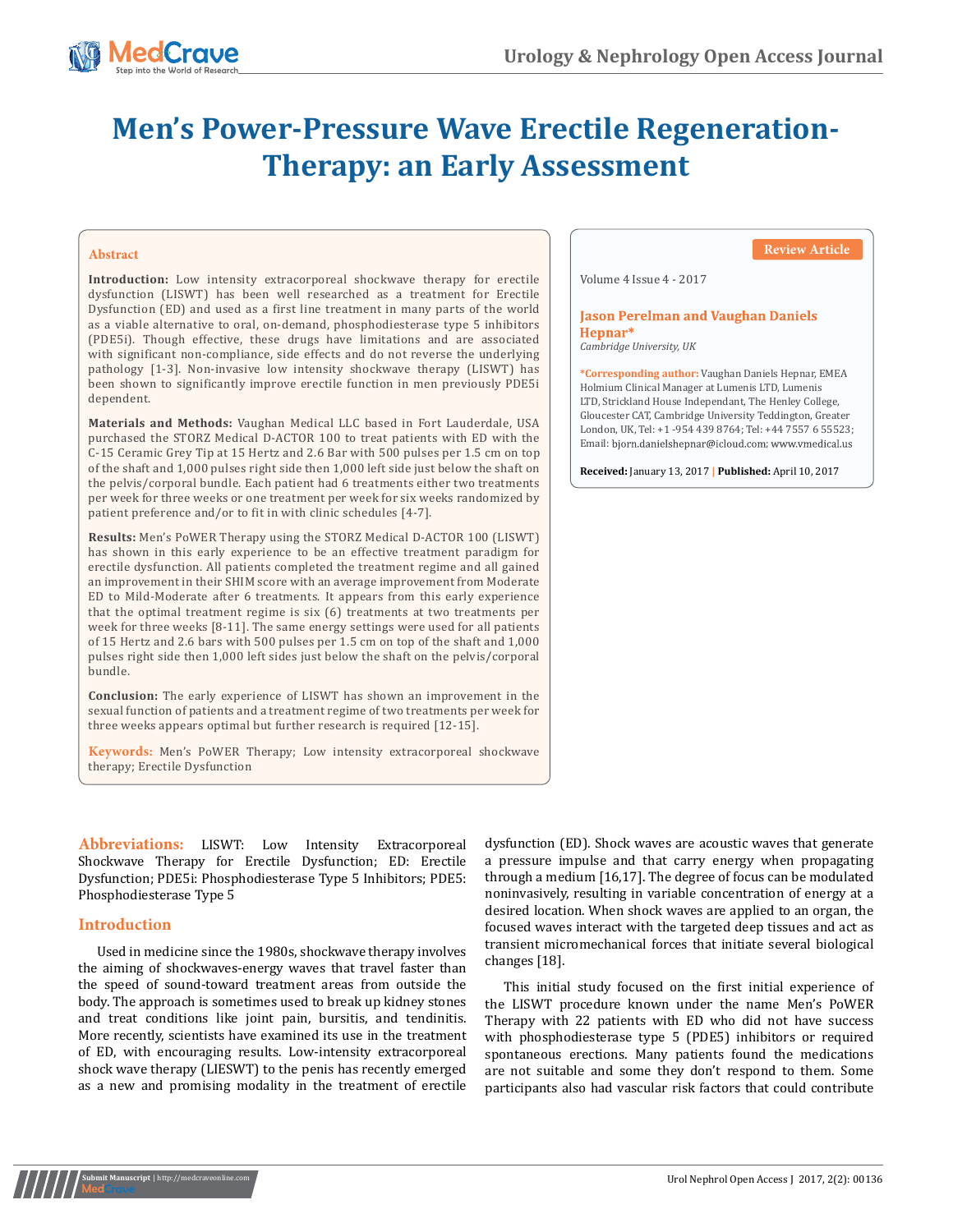to ED, such as diabetes, high lipid levels, high blood pressure, and possible coronary artery disease. For three to six weeks, the men participated in either twice weekly or once weekly PoWER Therapy sessions lasting just a few minutes [19-21]. Six sessions in all with the STORZ Medical D-ACTOR 100 D with the C-15 Ceramic Grey Tip at 15 Hertz and 2.6 Bar with 500 pulses per 1.5 cm on top of the shaft and 1,000 pulses right side then 1,000 left side just below the shaft on the pelvis/corporal bundle with topical Lidocaine offered and used at patient discretion. At each appointment, shockwaves were applied to the penis and the perineum (the area between the anus and the scrotum). The men completed a SHIM score at start and post last treatment [22,23].

Before treatment, and again at last treatment point, the men's erectile function was assessed using the SHIM score measurements, which is often used in medical studies of ED. The patients were all treated by one of two practitioners. All twenty two (22) of the men (average age: 57.78 years) completed the treatment regime so we calculated the results based on data from this group. We found that 95% of the men had improved erections based on the SHIM Score measurement tool at last treatment. None of the men had side effects from treatment. The men's age and the length of time with ED did not affect the results. We acknowledge several limitations, including the lack of a placebo group and to date no long term follow up [23-25].

We stress the need for further research to determine long term benefit and how many LISWT sessions would be most effective and over what period of time (treatment regime) and which men are the best candidates for this therapy. The patients (Table 1) were selected randomly into two groups by patient preference and/or to fit in with clinic schedules between two treatments per week and one treatment session per week. In the two treatment sessions a week group an 8 point average increase in SHIM score was noted from 9.17 to 17.17 average with an average age of 63.33 years (Table 2) where in the one treatment per week group an average increase on 3 point score was noted from 7.5 to 10.5

with an average age of 55.69 years (Table 3). It is worth noting that the ED score was severe in the one treatment per week group and only moderate in the two treatment sessions a week group (Figure 1-3) [26-31].

**Table 1**: Patient group-an early assessment.

| $N = 22$                                            | <b>Median</b> | Range       |
|-----------------------------------------------------|---------------|-------------|
| Age Years                                           | 40.5          | $(39 - 80)$ |
| IIEF-5 Questionnaire (SHIM) at start                | 7.05          | $3 - 20$    |
| IIEF-5 Questionnaire (SHIM) after last<br>treatment | 10.5          | $5 - 22$    |

**Table 2**: Two treatments per week cohort.

| $N = 6$                                             | <b>Median</b> | Range       |  |
|-----------------------------------------------------|---------------|-------------|--|
| Age Years                                           | 63.33         | $(53 - 75)$ |  |
| IIEF-5 Questionnaire (SHIM) at start                | 9.17          | $5 - 18$    |  |
| IIEF-5 Questionnaire (SHIM) after last<br>treatment | 17.17         | $6 - 22$    |  |

**Table 3**: One treatment per week cohort.

| $N = 16$                                            | Median | Range       |  |
|-----------------------------------------------------|--------|-------------|--|
| Age Years                                           | 55.69  | $(39 - 80)$ |  |
| IIEF-5 Questionnaire (SHIM) at start                | 7.05   | $3 - 20$    |  |
| IIEF-5 Questionnaire (SHIM) after last<br>treatment | 10.5   | $5 - 22$    |  |



**Figure 1**: The D-ACTOR 100. **Figure 2**: The treatment head.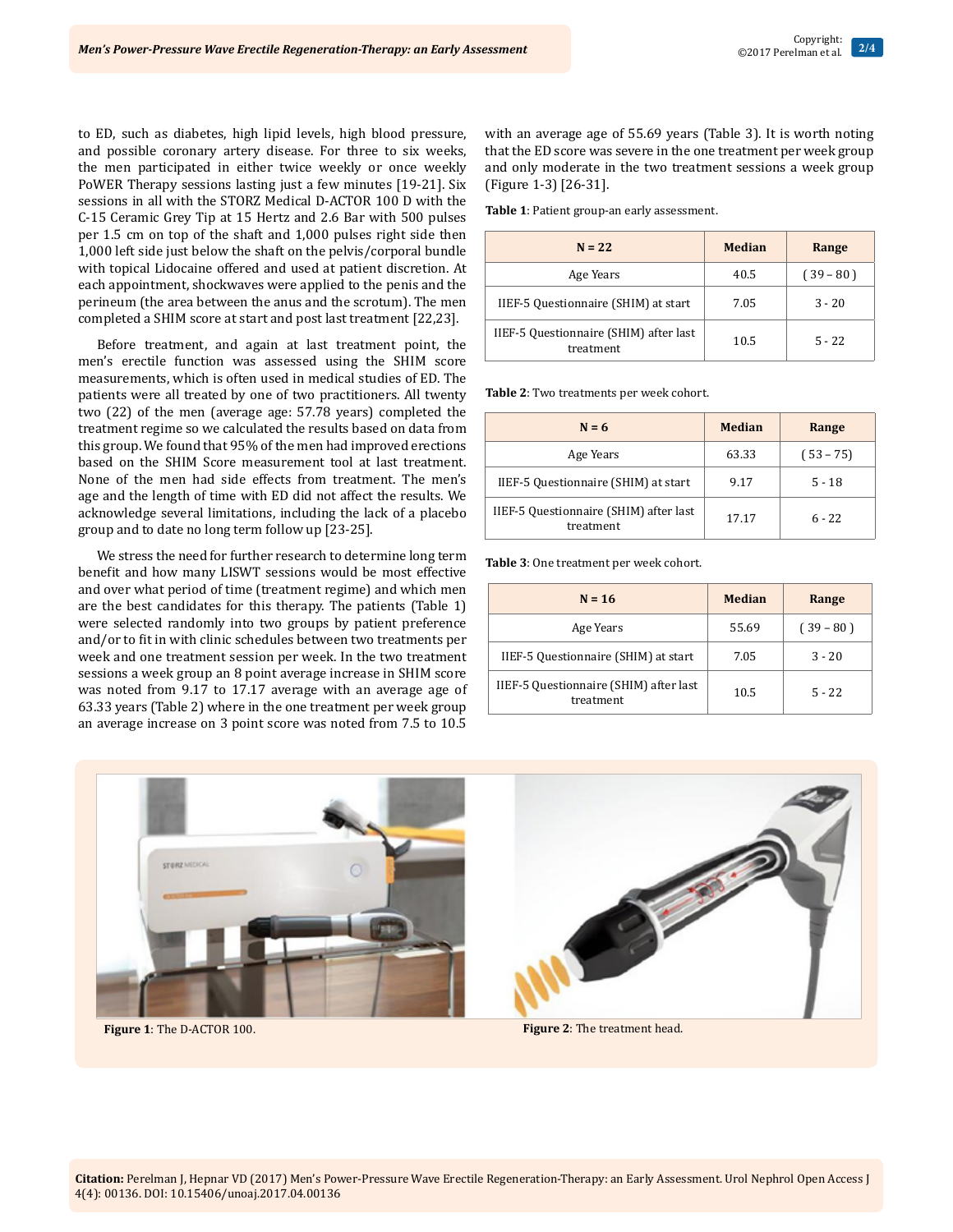| The IIEF-5 Questionnaire (SHIM)<br>Please Encircle the Response that Best Describes you for the Following Five Questions:       |                            |                                                    |                                         |                                                     |                              |  |  |  |
|---------------------------------------------------------------------------------------------------------------------------------|----------------------------|----------------------------------------------------|-----------------------------------------|-----------------------------------------------------|------------------------------|--|--|--|
| Over the past 6 month:<br>1. How do you rate your confidence<br>that you could get and keep an<br>erection?                     | Very low 1                 | $Low-2$                                            | Moderate 3                              | High 4                                              | Very High 5                  |  |  |  |
| 2. When you had erections with<br>sexual stimulation, how often were<br>your erections hard enough for<br>penetration?          | Almost never or<br>never 1 | A few times<br>(much less than<br>half the time) 2 | Sometimes<br>(about half the<br>time) 3 | Most times (much<br>more than half the<br>time) $4$ | Almost always or<br>always 5 |  |  |  |
| 3. During sexual intercourse, how<br>often were you able to maintain your<br>erection after you had penetrated<br>your partner? | Almost never of<br>never 1 | A few times<br>(much less than<br>half the time) 2 | Sometimes<br>(about half the<br>time) 3 | Most times (much<br>more than half the<br>time) $4$ | Almost always or<br>always 5 |  |  |  |
| 4. During sexual intercourse, how<br>difficult was it to maintain your<br>erection to completion of intercourse?                | Extremely<br>difficult 1   | Very difficult 2                                   | Difficult 3                             | Slightly difficult 4                                | Not difficult 5              |  |  |  |
| 5. When you attempted sexual<br>intercourse, how often was it<br>satisfactory for you?                                          | Almost never or<br>never 1 | A few times<br>(much less than<br>half the time) 2 | Sometimes<br>(about half the<br>time) 3 | Most times (much<br>more than half the<br>time) 4   | Almost always or<br>always 5 |  |  |  |

#### **Figure 3**: SHIM Score Form.

#### Total score: \_\_\_\_\_

1-7: Severe ED 8-11: Moderate ED 12-16: Mild-moderate ED 17-21: Mild ED 22-25: No ED

### **References**

- 1. Hatzichristou D, d'Anzeo G, Porst H, Buvat J, Henneges C, et al. (2015) Tadalafil 5 mg once daily for the treatment of erectile dysfunction during a 6-month observational study (EDATE): impact of patient characteristics and comorbidities. BMC Urol 15: 111.
- 2. Rassweiler JJ, Knoll T, Köhrmann KU, McAteer JA, Lingeman JE, et al. (2011) Shock wave technology and application: an update. Eur Urol 59(5): 784-796.
- 3. Hazan-Molina H, Reznick AZ, Kaufman H, Aizenbud D (2015) Periodontal cytokines profile under orthodontic force and extracorporeal shock wave stimuli in a rat model. J Periodontal Res 50(3): 389-396.
- 4. Becker M, Goetzenich A, Roehl AB, Huebel C, de la Fuente M, et al. (2014) Myocardial effects of local shock wave therapy in a Langendorff model. Ultrasonics 54(1): 131-136.
- 5. Hayashi D, Kawakami K, Ito K, Ishii K, Tanno H, et al. (2012) Lowenergy extracorporeal shock wave therapy enhances skin wound healing in diabetic mice: a critical role of endothelial nitric oxide synthase. Wound Repair Regen 20(6): 887-895.
- 6. Abu-Ghanem Y, Kitrey ND, Gruenwald I, Appel B, Vardi Y (2014) Penile low-intensity shock wave therapy: a promising novel modality for erectile dysfunction. Korean J Urol.55(5): 295-299.
- 7. Chung E, Cartmill R (2015) Evaluation of clinical efficacy, safety and patient satisfaction rate after low-intensity extracorporeal shockwave therapy for the treatment of male erectile dysfunction: an Australian first open-label single-arm prospective clinical trial. BJU Int 115(Suppl 5): 46-49.
- 8. Pelayo-Nieto M, Linden-Castro E, Alias-Melgar A, Espinosa-Pérez Grovas D, Carreño-de la Rosa F, et al. (2015) Linear shock wave therapy in the treatment of erectile dysfunction. Actas Urol Esp 39(7): 456-459.
- 9. Frey A, Sønksen J, Fode M (2016) Low-intensity extracorporeal shockwave therapy in the treatment of postprostatectomy erectile dysfunction: a pilot study. Scand J Urol 50(2): 123-127.
- 10. Palmieri A, Imbimbo C, Creta M, Verze P, Fusco F, et al. (2012) Tadalafil once daily and extracorporeal shock wave therapy in the management of patients with Peyronie's disease and erectile dysfunction: results from a prospective randomized trial. Int J Androl 35(2): 190-195.
- 11. Chitale S, Morsey M, Swift L, Sethia K (2010) Limited shock wave therapy vs sham treatment in men with Peyronie's disease: results of a prospective randomized controlled double-blind trial. BJU Int 106(9): 1352-1356.
- 12. Poulakis V, Skriapas K, de Vries R, Dillenburg W, Ferakis N, et al. (2006) Extracorporeal shockwave therapy for Peyronie's disease: an alternative treatment?. Asian J Androl 8(3): 361-366.
- 13. Skolarikos A, Alargof E, Rigas A, Deliveliotis Ch, Konstantinidis E (2005) Shockwave therapy as first-line treatment for Peyronie's disease: a prospective study. J Endourol 19(1): 11-14.
- 14. Zimmermann R, Cumpanas A, Miclea F, Janetschek G (2009) Extracorporeal shock wave therapy for the treatment of chronic pelvic pain syndrome in males: a randomised, double-blind, placebocontrolled study. Eur Urol 56(3): 418-424.
- 15. Bechara A, Casabé A, De Bonis W, Nazar J (2015) Effectiveness of lowintensity extracorporeal shock wave therapy on patients with erectile dysfunction (ED) who have failed to respond to PDE5i therapy. A pilot study. Arch Esp Urol 68(2): 152-160.
- 16. Srini VS, Reddy RK, Shultz T, Denes B (2015) Low intensity extracorporeal shockwave therapy for erectile dysfunction: a study in an Indian population. Can J Urol 22(1): 7614-7622.
- 17. Vardi Y, Appel B, Kilchevsky A, Gruenwald I (2012) Does low intensity extracorporeal shock wave therapy have a physiological effect on erectile function? Short-term results of a randomized, double-blind, sham controlled study. J Urol 187: 1769-1775.